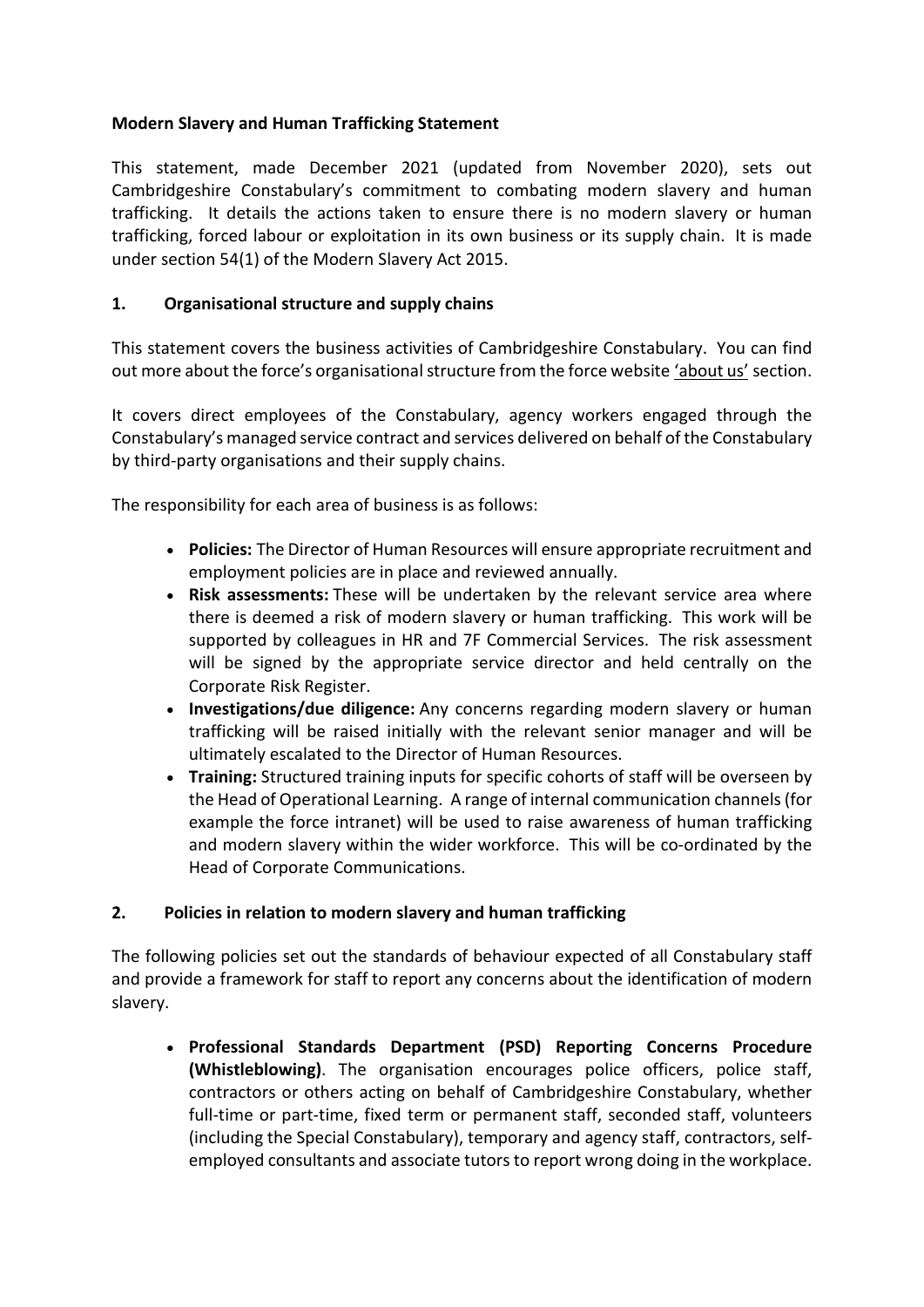- **[Code of Ethics](https://www.college.police.uk/ethics/code-of-ethics)** The Code of Ethics has been produced by the College of Policing in its role as the professional body for policing. It sets and defines the exemplary standards of behaviour for everyone who works in policing.
- **[Principles and Standards of Professional Behaviour for the Policing Profession of](https://www.legislation.gov.uk/uksi/2020/4/made)  [England and Wales.](https://www.legislation.gov.uk/uksi/2020/4/made)** This was agreed with the National Police Staff Council.

## **3. Due diligence processes – this means checking that what a supplier says in their bid for a contract is backed up by policies and actions**

The Constabulary is committed to ensuring its suppliers adhere to the highest ethical standards.

This is demonstrated through:

- The use of the Cabinet Office Standard Selection Questionnaire which includes a self-certification. This is used to assess suppliers' policies and practices on modern slavery.
- Robust procurement procedures and the use of enhanced due diligence with preferred suppliers prior to award of contract. This includes the use of a due diligence checklist.
- Tender processes which require suppliers to demonstrate they provide safe working conditions, treat workers with dignity and respect, and act ethically and within the law in their use of labour.
- Regular review of high-risk contracts where the potential for modern slavery is high.
- The use of central government framework agreements (where suppliers have already been checked that they meet agreed policies and practices).
- Responding swiftly to any concerns raised about suppliers or supply chains. This can include the use of contractual remedies.
- Only putting in place co-commissioning arrangements with other public authority organisations with similar checks and balances.
- All staff with responsibility for sourcing low value goods and services are made of aware of the force's commitment to ensuring modern slavery is eliminated from its supply chain.
- All suppliers sign up to the 7F terms and conditions which sets out a number of clauses relating to modern slavery.

## **Supplier Charter**

Cambridgeshire's procurement function is delivered through a seven-force (7F) strategic collaboration. A single 'Supplier Charter' is in place which transparently commits to the following:

"7 Force Procurement promotes fairness and diversity in its supply chains and welcomes the opportunity to work with a broad range of suppliers who align with our values which are (in addition to wider Police service values and behaviours)"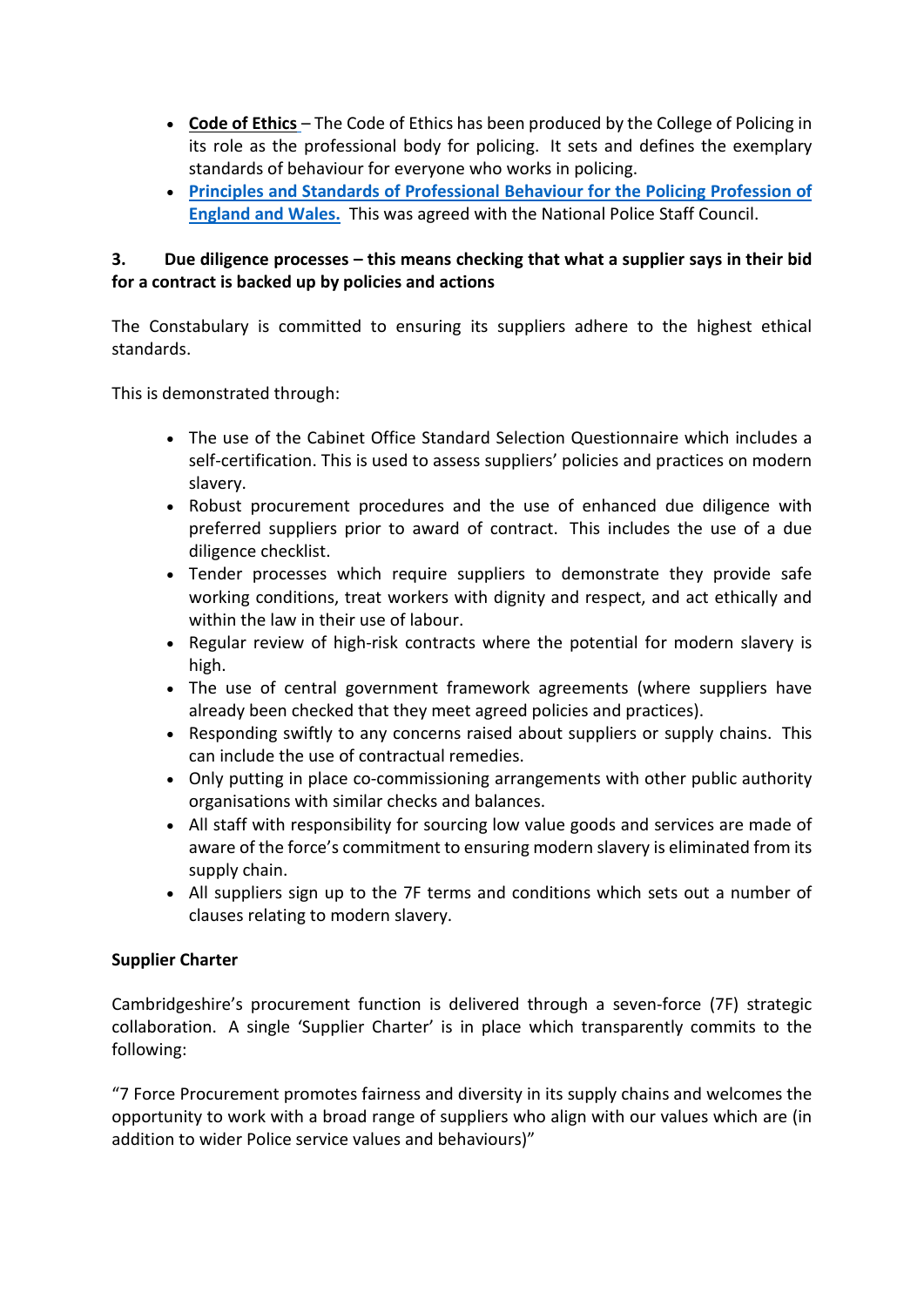It also sets out the following commitment:

"7 Force suppliers must ensure their supply chains including manufacturers and producers are free from slavery and human trafficking. They must be absolutely committed to preventing Modern Slavery, human trafficking and exploitation throughout their workforce and business operations and within their own policies and procedures ensuring that their supply chains are free from any misconduct or malpractice associated with slavery and human trafficking."

All 7F Commercial Services (previously called procurement staff) have completed a training and awareness package for to allow them to competently assess the risk of modern slavery and human trafficking within all supplier relationships. See Training section.

## **4. Risk assessment and management**

Cambridgeshire Constabulary operates in the United Kingdom. Whilst the risk of slavery and human trafficking is considered low, the Force remains vigilant and will take all steps available to manage the risks presented.

The Constabulary has determined there are no areas of its business considered at high risk of slavery or human trafficking:

## **5. Key future actions**

Over the next year the Constabulary will:

- continue to raise awareness of the issues within the wider workforce
- ensure newly recruited 7F commercial services staff complete the bespoke training and awareness package and all staff complete refresher training
- finalise and monitor an appropriate number of 'key performance indicators of success of the actions taken'.

# **6. Training and awareness raising of modern slavery and trafficking**

The Constabulary has comprehensive information on its [Modern slavery and](https://www.cambs.police.uk/information-and-services/Modern-slavery/Modern-slavery-and-trafficking)  [trafficking](https://www.cambs.police.uk/information-and-services/Modern-slavery/Modern-slavery-and-trafficking) webpage on how to spot the signs of modern slavery, how to report to the police and details of national support organisations.

The Police and Crime Commissioner's ['Police and Crime Plan'](https://www.cambridgeshire-pcc.gov.uk/police-crime-plan/) sets out the importance of 'protecting vulnerable people' and ensuring 'officers and staff are using the tools available to them to keep victims and witnesses safe'. It also says "we will ensure the police act with integrity and social responsibility"

Cambridgeshire Constabulary has set 'modern slavery' as one of its strategic crime priorities. It has developed a 'plan on a page' document setting out how it will tackle the issue.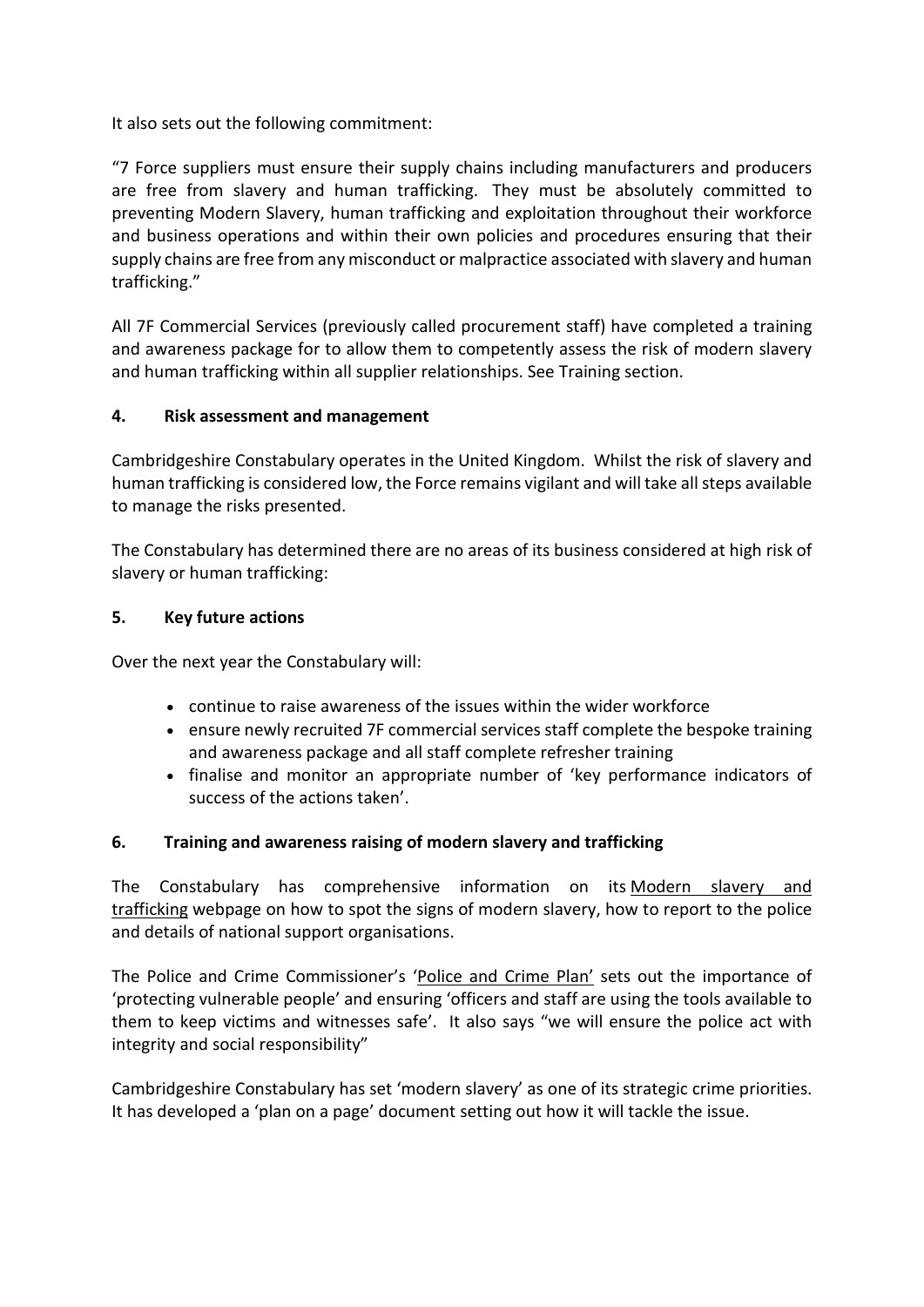This plan, and the associated key messages for staff, are socialised through a range of **internal communication** channels including the force intranet and staff briefings. Clear policies are also available on the intranet.

**External media campaigns** and content on the Constabulary website ensures members of the local community know how to:

- spot the signs of modern slavery
- report potential incidents of modern slavery
- access support for victims

The Police and Crime Commissioner funds two dedicated Specialist Victim and Witness Care Co-ordinators to provide bespoke support to migrant victims of modern slavery (including those with insecure immigration status who are treated first as victims). These staff are based in the Constabulary-run Victim and Witness Hub and are a key part of the wider model of support services.

## **Training across the core workforce**

All new probationary constables receive an input on modern slavery as part of their initial training. The training aims are:

- To provide front-line practitioners with knowledge and understanding of modern slavery and human trafficking so they can:
- Identify victims of modern slavery/human trafficking
- Help and protect victims
- Gather evidence and information to support investigations
- Ensure victims are referred for support and advice

Trainee Detective Constables also receive additional training as part of their investigative training (called PIP2).

## **Training within 7F Commercial Services (previously 7F Procurement)**

A training and awareness package has been rolled out for all 7F commercial services staff. This training covers:

- business purchasing practices, which influence supply chain conditions and which should, therefore, be designed to prevent purchases at unrealistically low prices, the use of labour engaged on unrealistically low wages or wages below a country's national minimum wage, or the provision of products by an unrealistic deadline;
- how to assess the risk of slavery and human trafficking in relation to various aspects of the business, including resources and support available;
- how to identify the signs of slavery and human trafficking;
- what initial steps should be taken if slavery or human trafficking is suspected;
- how to escalate potential slavery or human trafficking issues to the relevant parties within each of the seven forces covered by 7F department;